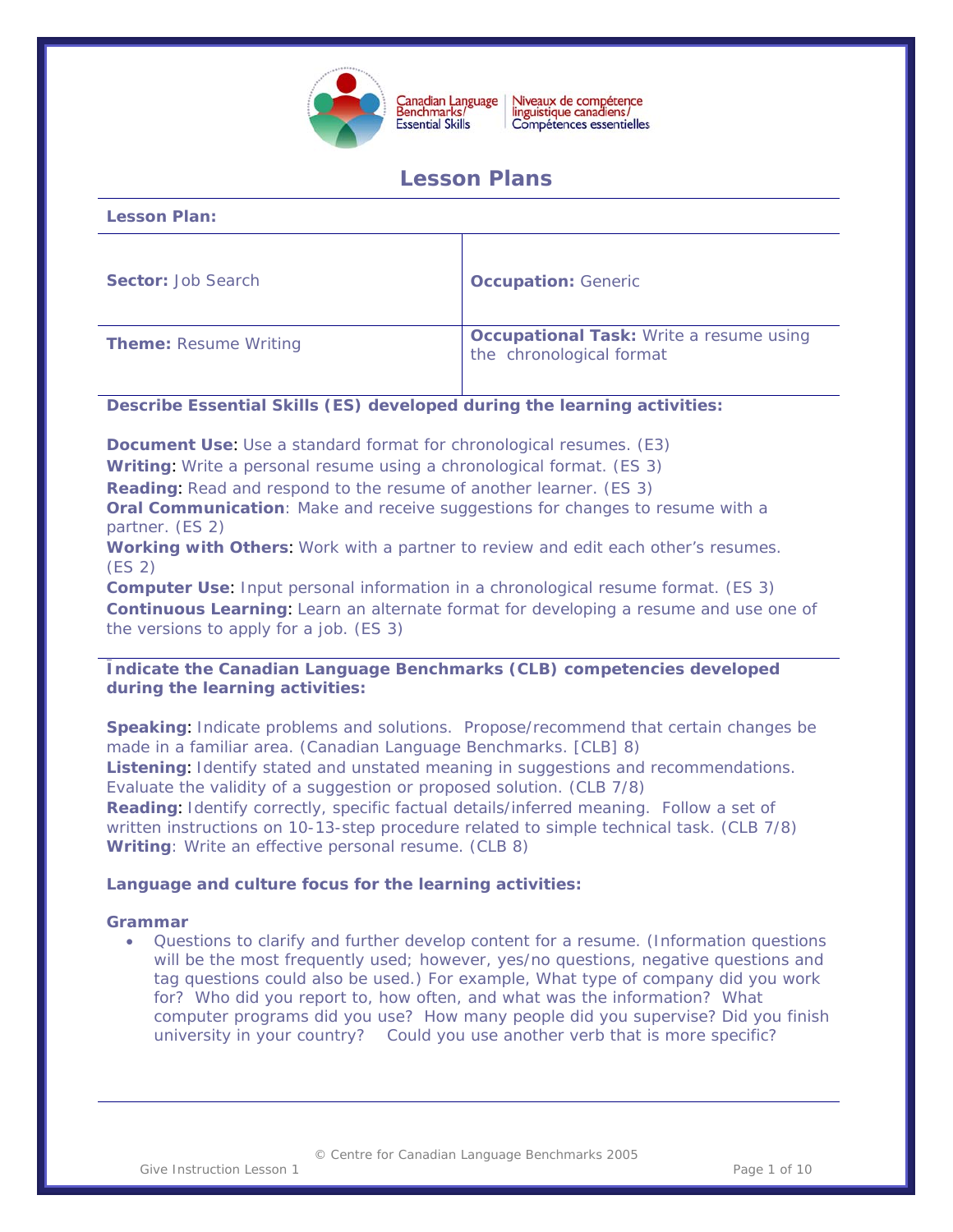

 $\overline{a}$ 

## **Vocabulary**

- Profession specific terminology, i.e., Autocad, Accpac, Simply Accounting, accounts payable, mainframe, C+, SAP, contracts, inventory, purchasing, merchandise
- Action verbs and keywords (see resources for lists)
- Writing skill identification statements. For example, *All of the action verbs should be in the past tense, unless you are still working. It is not necessary in a resume to use articles. There are a lot of pronouns in this statement but I am not sure to what they refer. Personal pronouns are not used in resumes. It is important to be careful of word order. Etc.*
- Clarification expressions and making suggestions opening gambits ( see attachment )
- Expressions related to feelings. For example, *I felt uncomfortable. It made me feel awful. I didn't like being spoken to like that. I don't like feedback. It is not nice. I felt stupid. I don't like being wrong but it's good to know your mistakes etc.*

## **Culture**

- Suggestions are ideas given usually in response to a request and are given very politely, e.g. choice of words, tone of voice, body language etc. The intent of the speaker is that the person can choose to act on the suggestion or not.
- Resumes are required to apply for any job even though an application form may be asked for as well.
- Information on the resume is expected to be accurate and able to be documented.

## **Suggested teacher resources and classroom materials:**

1. Azar, Betty Schrampfer, *Understanding and Using English Grammar, Third Edition (*White Plains, NY: Pearson Education, 1999) pages A8-A16. (This unit is on the five types of questions.)

2. Enelow, Wendy S. *Resumes Winners from the Pros* (Manassas Park, VA: Impact Publications,1998)

(Text provides sample resumes. Choose those that are most representative of the class in terms of previous experience and careers, and future ones. Each learner can create his or her own resume, based on the generic example, which addresses his or her particular situation. Good for ideas re: wording, vocabulary, headings and accomplishment statements.)

3. Enelow, Wendy S. and Kursmark, Louise M. *Cover Letter Magic* (Indianapolis, IN: JIST Publishing, Inc. 2004) pages 370-388.

(Lists of keywords and action verbs which are important for resumes as well as cover letters.)

4. Parker, Yana. *The Resume Catalog: 200 Damn Good Examples* (Berkeley, California: Ten Speed Press, 1996) pages 10, 19, 36, 80, 92, 218, 250, 262. (Reverse chronological resumes).

5. Pollock, Carroll Washington. *Communicate What You Mean (*Englewood Cliffs, NJ: Prentice Hall Regents, 1982) Pages 177-179. (A brief review of how to make suggestions using modal auxiliaries to express thoughts and/or feelings precisely.)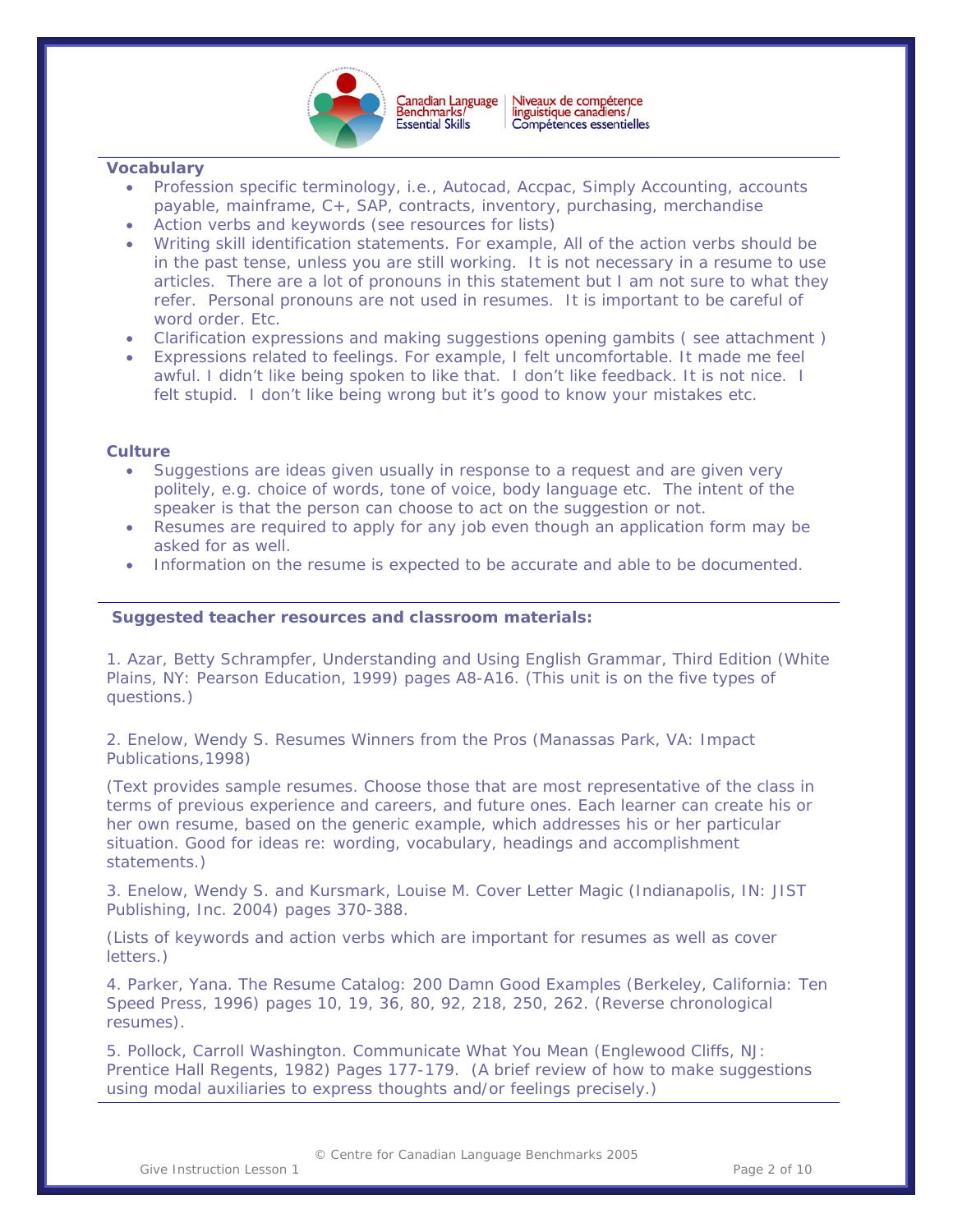

6. Teacher prepared scripts for role-plays on giving and receiving feedback (suggestions), and two scenarios forgiving and receiving suggestions( see attachment ).

## **Estimated time for the learning activities: 3 hours** divided into 2 lessons

 $\overline{a}$ 

In the first lesson the chronological resume format is presented to the learners. Learners write the first draft of their resume. The second lesson practices giving and receiving feedback using pair conferencing and editing of each other's resume.

## **Learner Profile:**

All learners are Foreign Trained Professionals from a variety of fields.

Learners are at CLB 7/8 preparing to start a job search. They are aware of the need for a resume that articulates their background and experience. They have prior knowledge of skill identification and accomplishment statements. e.g. "Prepared confidential correspondence, reports and documents for the Board of Directors' monthly financial meeting." *instead of, "*Wrote confidential letters, and reports."

In a previous lesson, learners completed resume worksheets detailing positions, duties, and skills.

## **Learning Objectives:**

- 1. Write a chronological resume that details personal information, experience and skills accurately.
- 2. Use accomplishment statements to express skills and experiences within a prescribed format.
- 3. Give and receive verbal feedback (suggestions) in an appropriate and constructive manner related to a written resume.
- 4. Use peer feedback to revise resume.

## **Learning activities:**

## Lesson 1 **(90 minutes)**

- Hand out envelopes in which a chronological resume has been cut into pieces, to groups of three. Each group receives a different resume to stimulate thought and discussion i.e. on headings, different positions and descriptors.
- Ask the groups to organize the pieces into an appropriate resume format.
- Have the groups put their finished resume on a flipchart.(20 min)
- In large group discussion, have each group present their finished resume.
- After a group has presented, the teacher shows the original resume on an overhead for further discussion of the salient points of a chronological resume.
- Start a list of characteristics of a chronological resume on a flipchart.
- Develop a list of the features of a chronological resume. The list should include: the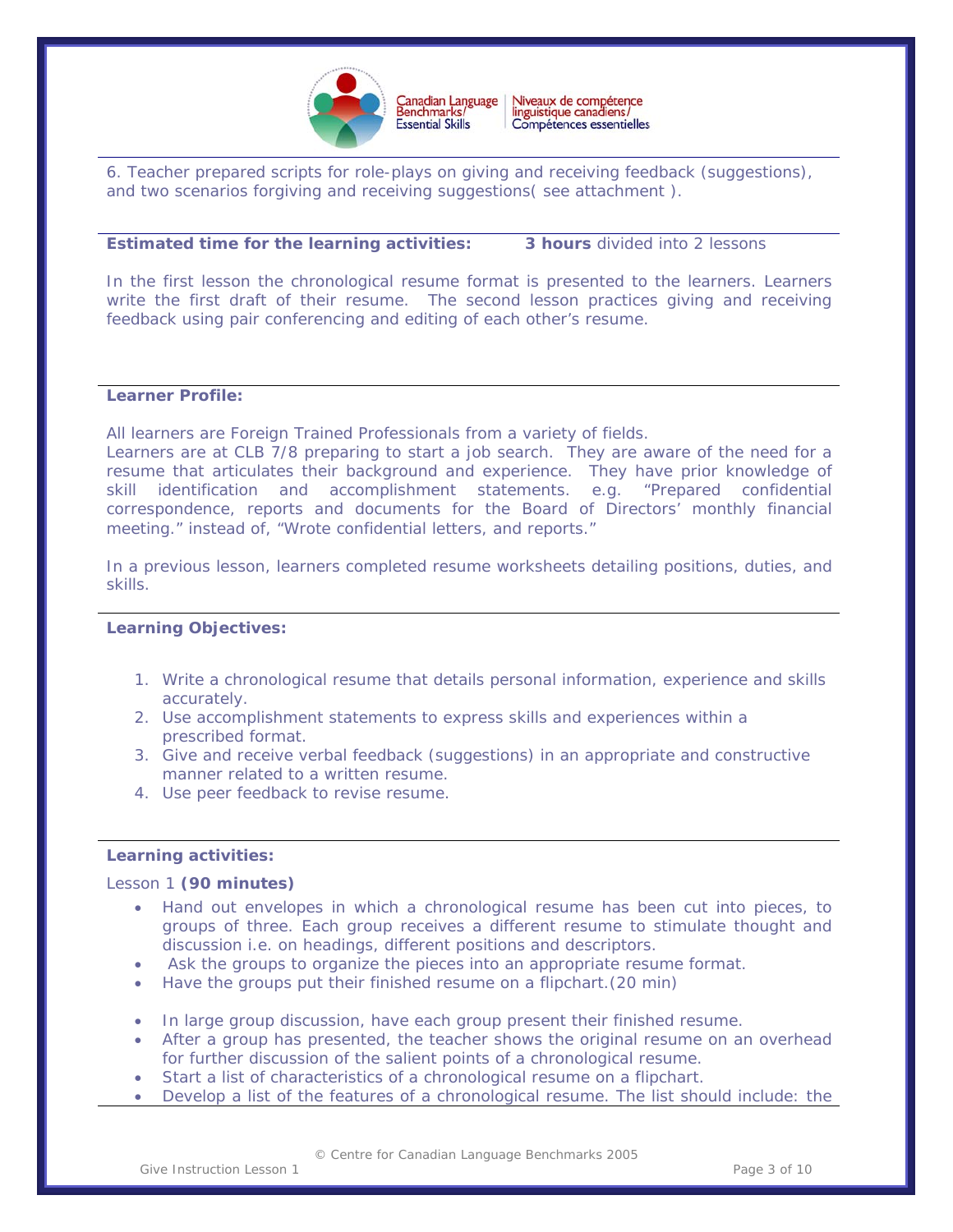

 $\overline{a}$ position of the headings, the choice of headings, the position of dates, when to include a summary and what to include in it, how the summary relates to the job descriptors, the number of descriptors under each job should be the same (visual balance), the descriptors should be "accomplishment statements", the font size and type should be visually pleasing - balance of bold and italic for eye breaks - it can be read in 3 seconds and the main points that the writer wants the reader to pay attention to stand out from the rest of the text. (45 min)

• Each learner writes a chronological resume using his/her own previously developed resume worksheet as a reference, and uses the checklist developed in class. Teacher provides assistance to make sure that they are on the right track. The learners will complete their resumes for homework. (25 min)

#### Lesson 2

- The teacher will demonstrate two different role-plays. The first script is one in which partner A criticizes Partner B's work inappropriately. The second script provides an example of constructive feedback.
- In large group, the learners discuss what happened in the two role-plays: how they felt about what was said, and how it was said, what their reactions were, any physical reaction etc.
- Direct the learners' attention to the response which provided positive and low inference feedback.
- Elicit ideas for appropriate ways in which suggestions could be made and effective responses given.
- List learners' answers on the board.
- Complete the lists using the attached file if necessary, or provide it as a learner reference tool. (30min)

#### **List of suggested openers:**

I would suggest that… It seems that there are… What do you think…? I am not sure of what you want to say..... How would it sound if you said….. **Etcetera List of suggested responses:**  I am not sure I understand……

Can you give me an example….

You are right it would sound better.....

Thanks for seeing that spelling mistake…

**Etcetera** 

- In pairs, have learners practice giving and receiving positive and negative feedback
- Give each pair two prepared scripts to take turns in the different roles.
- If desired give a script with missing parts to role-play filling in the missing information for additional practice.
- Pairs are given two situations to practice giving feedback and responding to it using some of the suggested gambits. The pairs use both positive and negative feedback in each situation.
- The pairs debrief feelings about giving and receiving the feedback/criticism.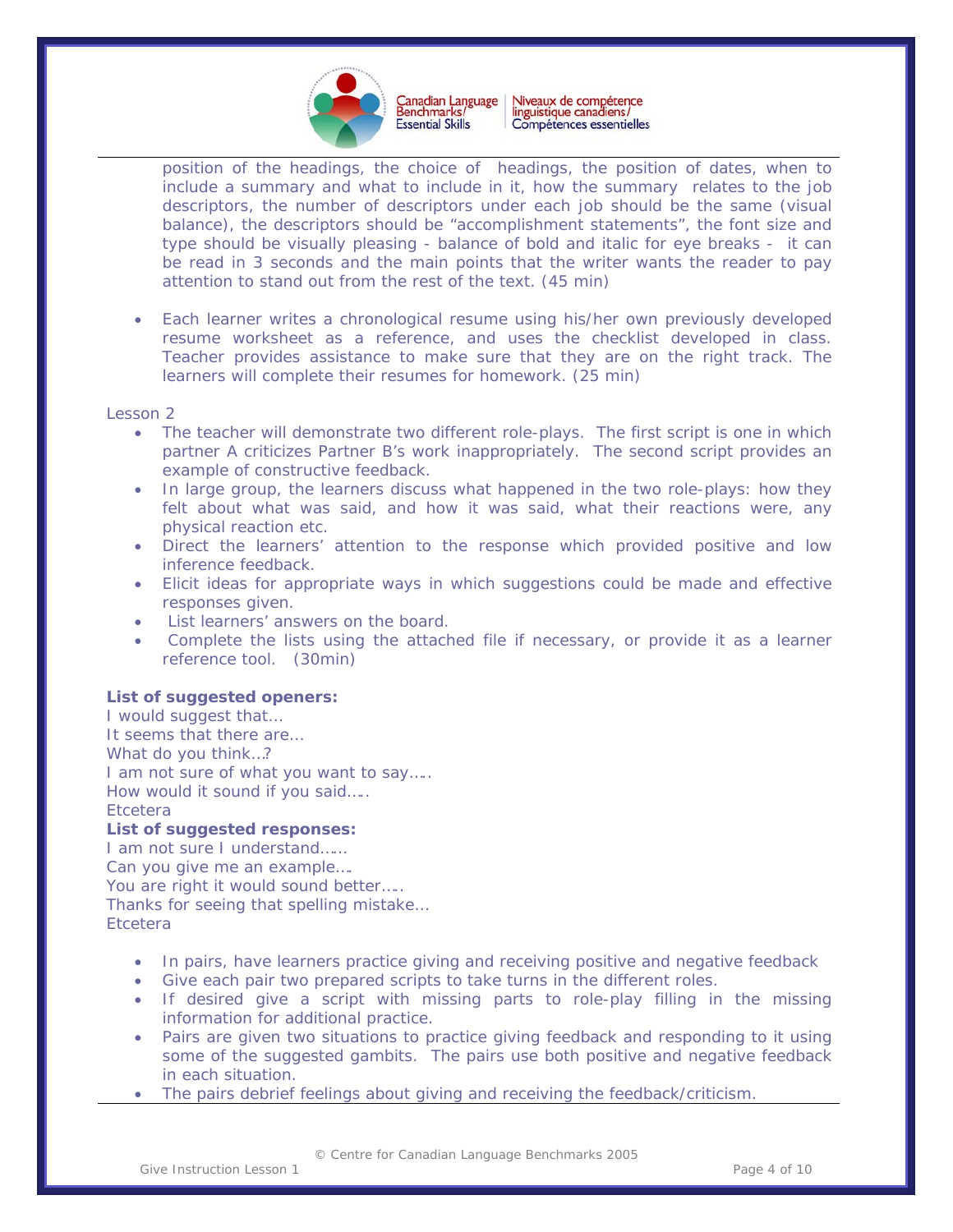

- $\overline{a}$ In a large group discuss their feelings and reactions and remind them to be kind and constructive in the next task. (30 min)
- In pairs, have the learners conference and review each other's first draft of a resume focusing on complete accomplishment statements, appropriate wording and phraseology, complete descriptors for each position, accurate information and the reverse chronological format.
- Learners ask questions, make suggestions and respond in an appropriate manner as discussed in class. The learners complete the rewrite for homework. (30 min)

## **Additional and/or extension learning activities:**

- Following the pair conferencing, the learners rewrite and again conference with their partner. The editing focus on the second draft will be to review the suggested changes from the first peer review and to look at grammar, punctuation, spelling, dates, confirm that everything has been included and that the information is accurate, the phone number and address are correct and the overall effect is professional.
- The learners input their resume on the computer paying attention to additions and changes as well as setup and formatting as discussed.
- Using the developed resumes and resume worksheet, the learners analyze their employment skills and create a functional resume. N.B. For some professions, such as Engineering and Health Care, employers seem to be asking for reverse chronological resumes only.

## **Evaluation:**

- The learner submits a final draft of a resume in chronological format. The instructor evaluates it, for dates in reverse chronological order and appropriate accomplishment statements. In addition, points will be given for incorporation of peer feedback, as appropriate, correct spelling, punctuation and accuracy of information.
- Instructor conducts informal evaluations, during the role-plays, of learners giving and receiving feedback.

## **Task Writer:**

**Jodi Conners, Thames Valley District School Board** 

*The copyright holder gives permission for users of the document to make copies of selected pages for not-for-sale educational purposes within their organizations. Copying for other purposes without permission is prohibited.* 

© Centre for Canadian Language Benchmarks 2005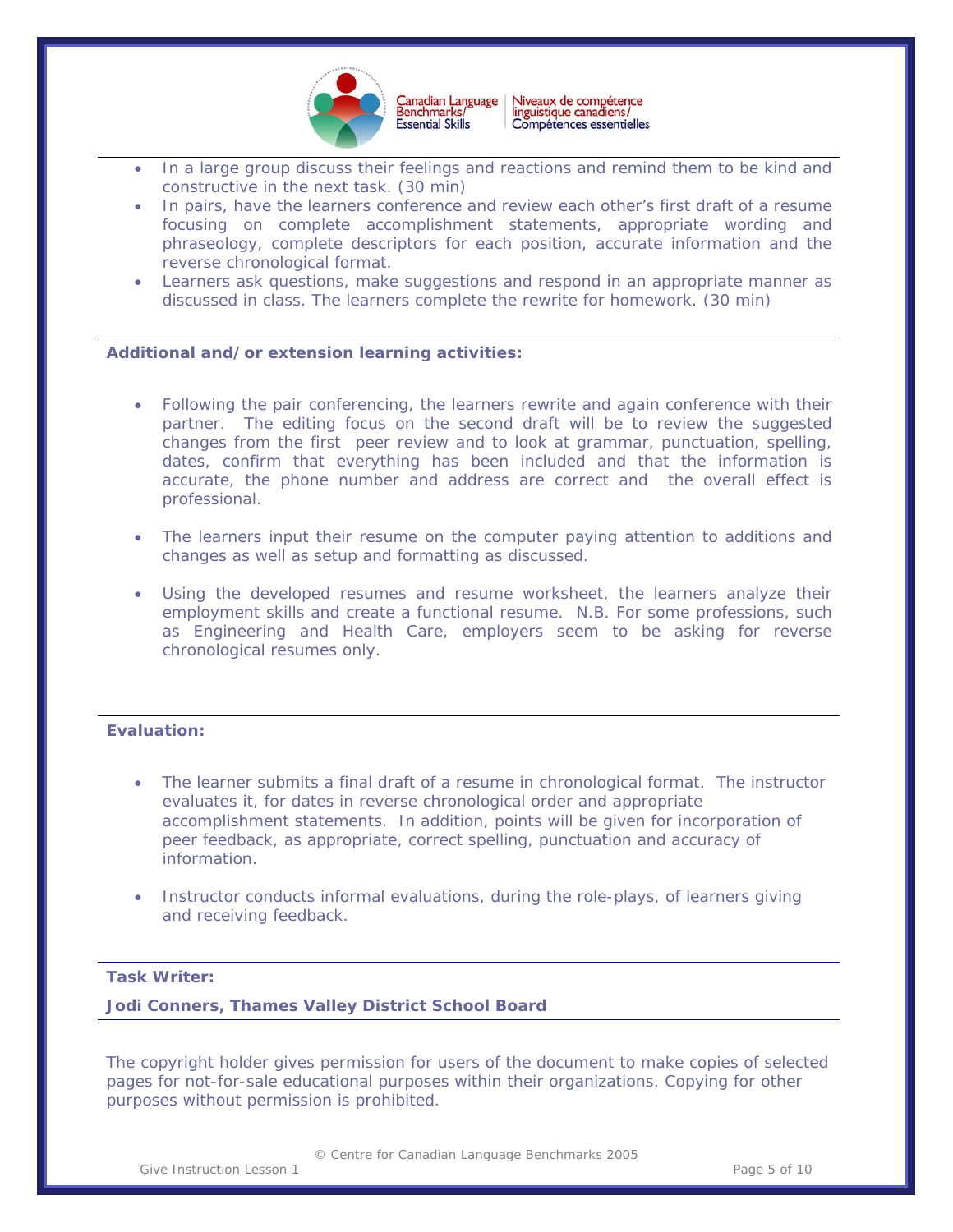

Niveaux de compétence<br>linguistique canadiens/<br>Compétences essentielles Canadian Language<br>Benchmarks/<br>Essential Skills

 $\overline{a}$ 

Centre for Canadian Language Benchmarks, 803 – 200 Elgin Street, Ottawa, ON K2G 6Z2 Ph. (613) 230-7729 Fax: (613) 230-9305 [info@language.ca](mailto:info@language.ca)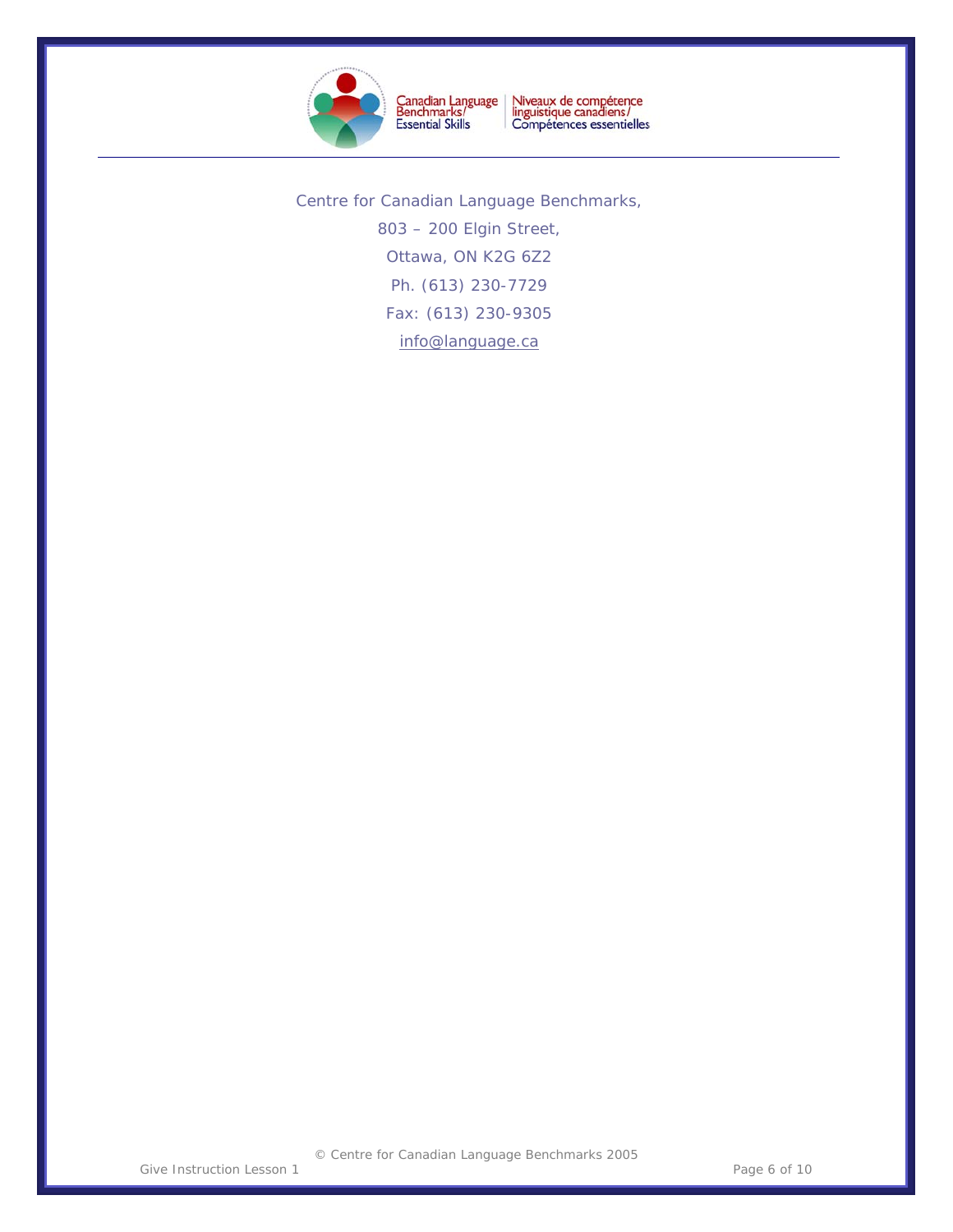

Niveaux de compétence<br>linguistique canadiens/ Compétences essentielles

## **ATTACHMENTS**

# **CLARIFICATION EXPRESSIONS**

- Would you mind repeating that?
- I'm sorry; I didn't catch that last part.
- Sorry, I don't follow you.
- I'm not sure I'm following you.
- I'm afraid I didn't get that.
- Run that by me one more time. I'm not sure what that word means.
- I'm not sure what you mean.
- Pardon me?
- What was that?
- What was that again?
- You lost me there.
- I didn't get the part about…
- Can you tell me what you mean by \_\_\_
- Correct me if I'm wrong, but I think you said…
- Let me see if I understand what you are saying…
- If I hear you correctly, you are telling me that….

# **SAMPLE SCRIPTS**

First Role-play

This conversation takes place at the employee's desk during work hours. Speaker A: You are a co-worker and have been asked to have a look at a colleagues' resume who is applying for an internal posting. You are concerned with the spelling mistakes.

Speaker B: You are the employee who is applying for an internal posting in another department.

Speaker A: Hi, Betty, I have just read your resume. You have made so many spelling mistakes that it looks like you wrote it in a hurry. It's terrible! Speaker B: Really! Yeah, I was in a bit of a rush. It's that bad? Speaker A: Yeah, they will never hire you if you can't spell.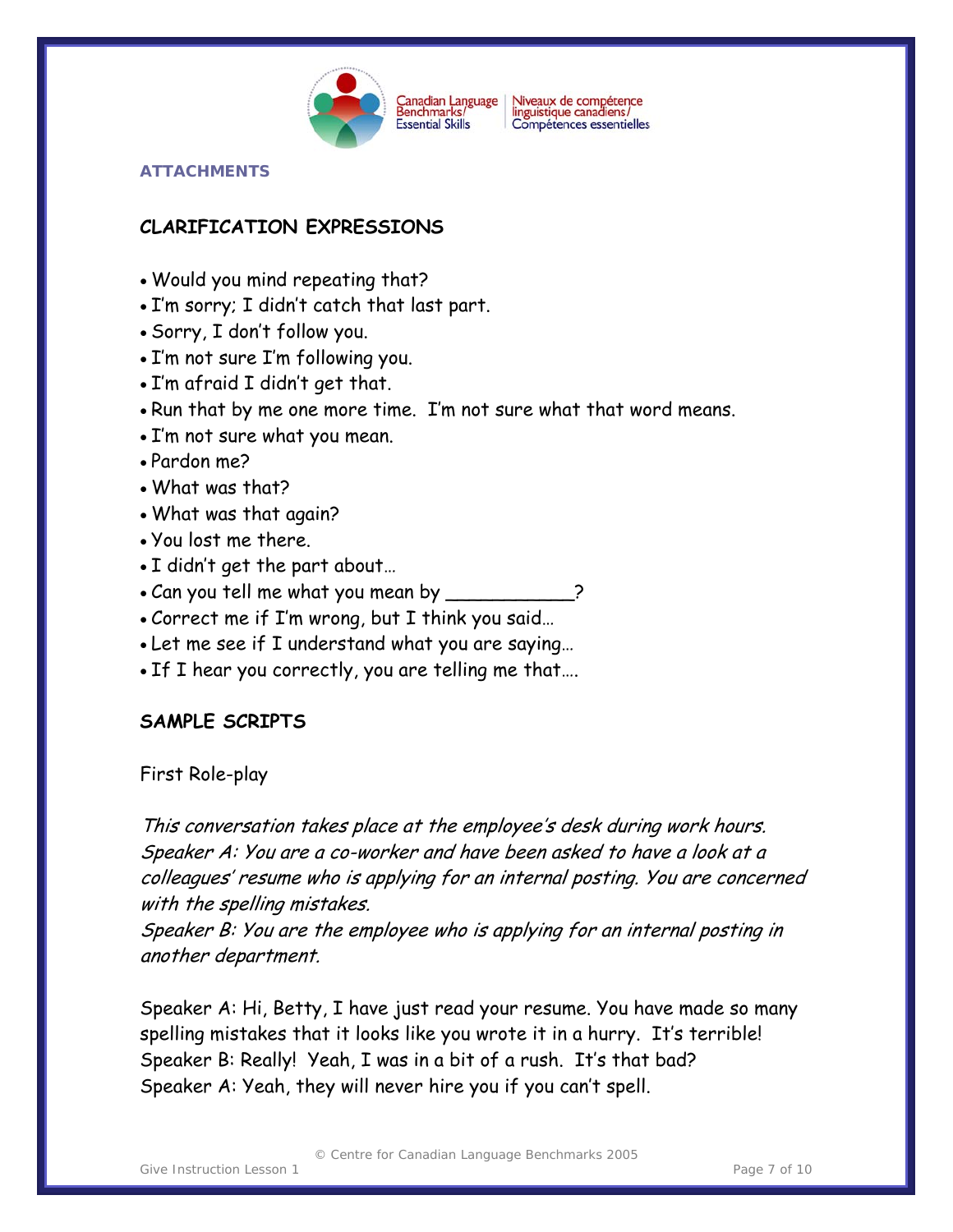

Second Role-play

This conversation takes place at the employee's work station. Speaker A: As a favour, you have reviewed a friend's resume who wants to change careers. You need to speak to him/her about the grammar and spelling errors. Speaker B: You have written a resume and have asked a friend and coworker to edit it.

Speaker A: I have just finished reading your resume. There are a lot of grammar and spelling errors in it. Do you have some time to discuss it? I'm happy to help you make the corrections.

Speaker B: That would be great if you can show me my mistakes. Speaker A: The first suggestion I have is to use spell check or a good dictionary. It's very important not to have any spelling errors. But, let's look at the grammar too and in particular the verb tenses. Speaker B: Thank you.

# **PAIR PRACTICE SCRIPT EXAMPLES**

 Speaker A: I just gave my resume to Charlie to edit and I am really worried; he is such a detailed person. But, I didn't know who else to ask. Speaker B: I understand your concern. May Speaker A: Sure.

Speaker A: I have just read the first draft of your resume. You seem to understand what we are supposed to do, but you have just listed your duties under work experience and it is really boring.

Speaker B: OK, I understand now that I should get a resume book and find out how to write an accomplishment statement to prove what I have done.

© Centre for Canadian Language Benchmarks 2005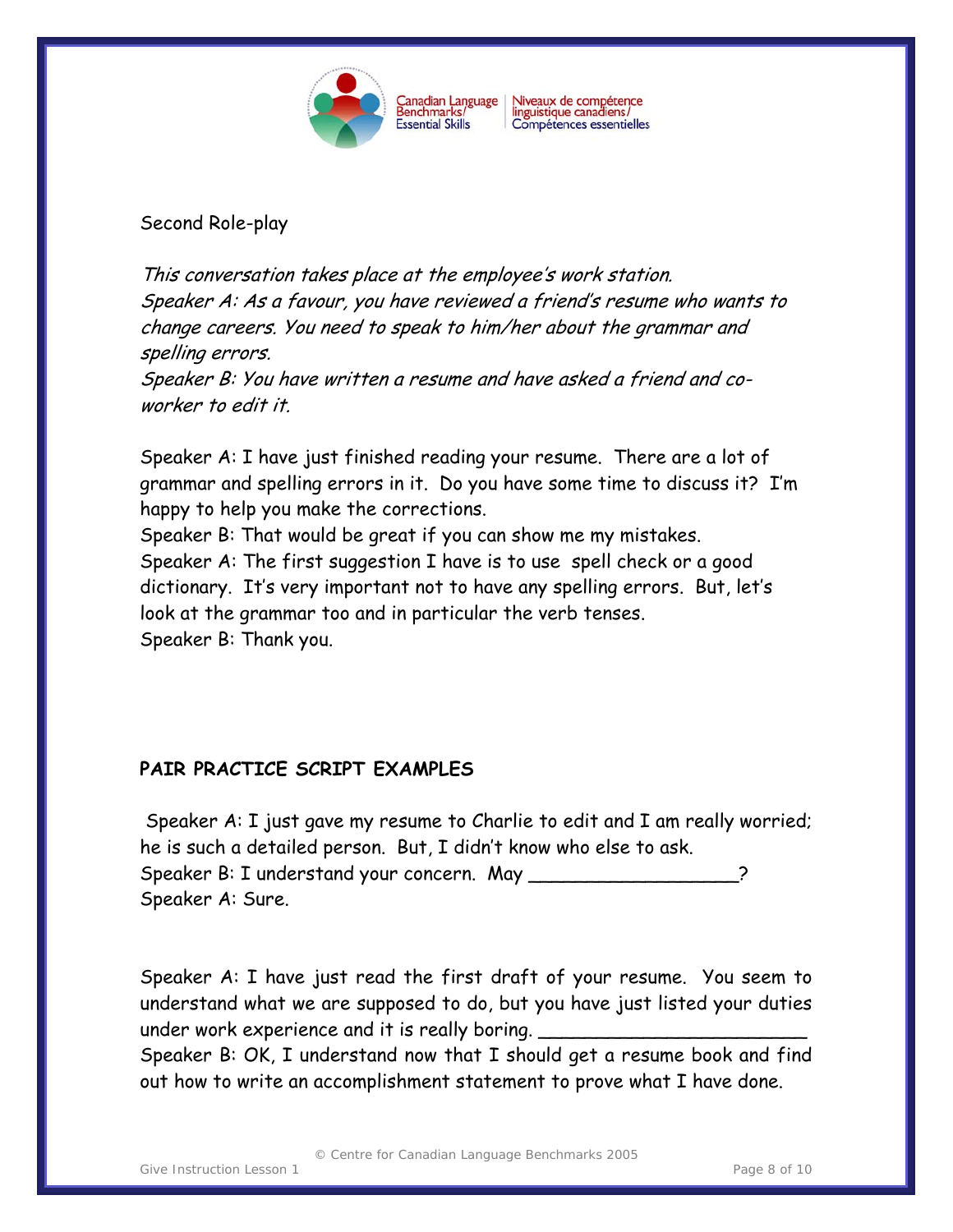

Speaker A: Will you please have a look at my outline of my chronological resume to make sure it's OK.

Speaker B: No problem. (Reads the resume) There are a couple of things. I notice that there's a gap in your dates,  $\frac{1}{\sqrt{2\pi}}$ 

Speaker A: I don't know how to use this computer to write a resume. Will you help me? Speaker B: It's unfamiliar to me as well, why

Speaker A: That's a good idea. I will ask the IT person.

(Each script could have three choices of "suggestion gambits (expressions)" or give a handout with six choices of "suggestion gambits". With a more advanced class let the learners use the expressions that they developed in class discussion.)

This activity could be done in large group first and then practiced in pairs.

# **MAKING SUGGESTIONS ROLE-PLAYS**

# Situation Examples

You are in the Human Resources department for ABC Company Inc. and an internal position has just been posted. You have a person in mind who you feel would be excellent for the job. He has handed in his resume it is not only boring but he has left out some important job specific training information It does not relate to the position and says very little about his technical skills. Schedule an appointment with him to talk about his resume and to make some suggestions that might help.